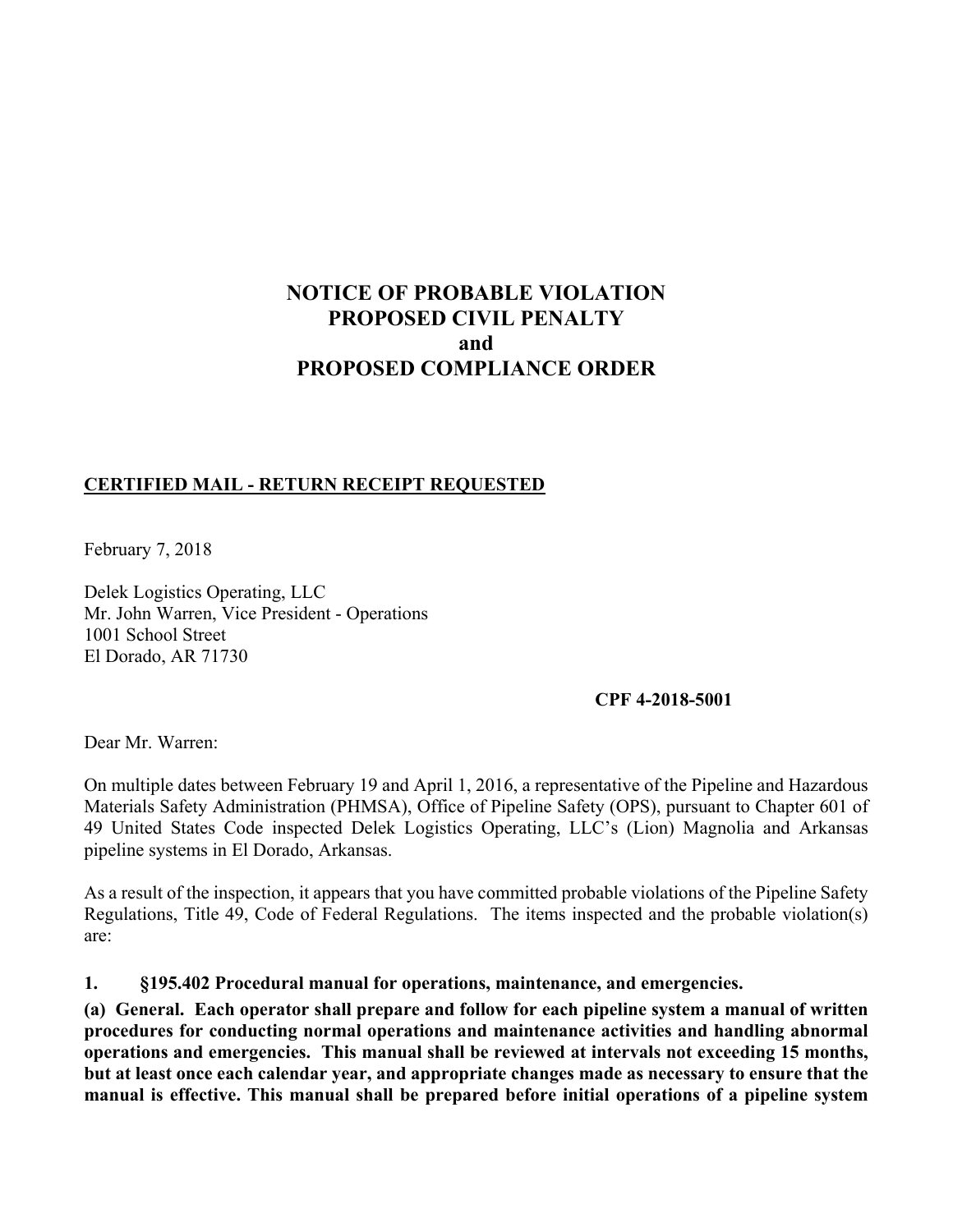#### **commence, and appropriate parts shall be kept at locations where operations and maintenance activities are conducted.**

Lion failed to follow their Integrity Management Plan, Section 6.0: Conducting Assessments/Results Review required by  $§195.452$  (b) (1).

Lion's IMP Plan Section 6.6: Recordkeeping and Distribution states, "All anomaly investigations will be documented using Exposed Pipe Inspection Report form (see Appendix G) and additional forms as appropriate (see Section 8.0 –Repair Procedures). The Pipeline Specialist will forward these forms to the Regional Engineer for inclusion in the pipeline segment file."

While reviewing, records associated with 17.9 miles of 16" crude pipeline (Finny, Segment # 1002) smart pig run in September 2012, it was noted that Lion had not reported any condition to this pipeline that presents a potential threat to the integrity of the pipeline. Lion made two validation digs (Anomaly # 40000002 and Anomaly # 40000046). For both these digs, Lion failed to provide exposed pipe inspection report form.

## **2. §195.432 Inspection of in-service breakout tanks.**

**(b) Each operator must inspect the physical integrity of in-service atmospheric and low-pressure steel aboveground breakout tanks according to API Standard 653 (incorporated by reference, see § 195.3). However, if structural conditions prevent access to the tank bottom, the bottom integrity may be assessed according to a plan included in the operations and maintenance manual under § 195.402(c)(3).** 

Lion failed to perform an external tank inspection for breakout tank #2002 within the maximum five-year interval, in accordance with API 653 Section 6.3.2.1. According to the document provided by Lion, the most recent external inspection occurred in December, 2008. At the time of the PHMSA inspection (March 2016), the PHMSA inspector noted that the external inspection had not been performed within the required interval. As a result, the inspection interval is exceeded by 27 months.

In accordance with § 195.432 and the referenced standard, API 653 6.3.2.1, an operator is required to perform external inspections of all breakout tanks at an interval that may not exceed 5 years.

## **3. §195.402 Procedural manual for operations, maintenance, and emergencies.**

 **(a) General. Each operator shall prepare and follow for each pipeline system a manual of written manual is effective. This manual shall be prepared before initial operations of a pipeline system procedures for conducting normal operations and maintenance activities and handling abnormal operations and emergencies. This manual shall be reviewed at intervals not exceeding 15 months, but at least once each calendar year, and appropriate changes made as necessary to ensure that the commence, and appropriate parts shall be kept at locations where operations and maintenance activities are conducted.**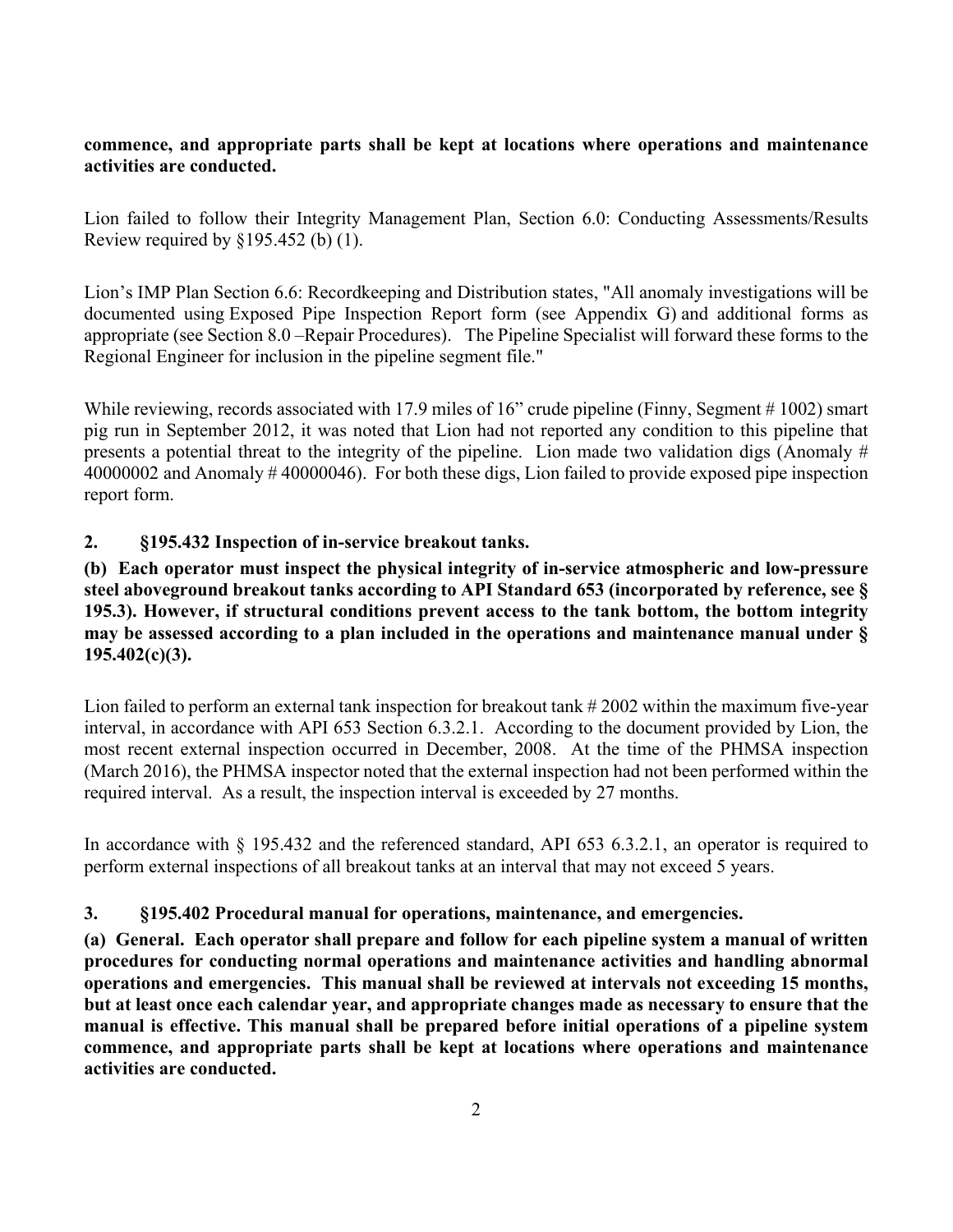Lion failed to follow their procedure LTP-OP-110.0: Floating Roof Safety, Access/Ignition (Revised  $2/11/2015$ ) that meets the requirements of §195.405(a)

Section 6.5 of the procedure states, "Upon accessing the roof, one of the first actions shall be to verify that the tank and roof are properly electrically bonded (grounded) to assure there is no static potential between the roof and shell. Normally there should be a bond wire between the tank shell and roof that may also be bonded to or through the rolling stairs. Roof seal grounded/bond strips should also be inspected to make sure the seal, roof and shell are all electrically bonded (at the same static voltage)".

When the PHMSA inspector requested records associated with the protection against ignitions and safe access/egress involving the floating roof, Lion provided the Floating Roof Seal Inspection checklist to the inspector. Based on the review of these records, Lion failed to inspect the tank and roof to ensure that they are electrically bonded and to assure there is no static potential between the roof and shell as required by procedure LTP-OP-110.0. This inspection was not performed for tank no. 2002 from 2011- 2015 and tank no. 437 from 2013-2015. Lion failed to follow their procedure and perform these inspections as required by procedure LTP-OP-110.0.

# **4. §195.214 Welding procedures.**

## **(a) Welding must be performed by a qualified welder or welding operator in accordance with welding procedures qualified under section 5, section 12 or Appendix A of API Standard 1104 (incorporated by reference,** *see* **§195.3), or section IX of ASME Boiler and Pressure Vessel Code (BPVC) (incorporated by reference,** *see* **§195.3). The quality of the test welds used to qualify welding procedures must be determined by destructive testing.**

 accordance with welding procedures qualified under section 5, section 12 or Appendix A of API Standard Lion failed to provide the records indicating that welding was performed by a qualified welder in 1104 (incorporated by reference, *see* §195.3).

During the inspection, the PHMSA inspector reviewed anomaly # S60273 (8.93% deformation in HCA area on a 6" OD, 0.280" WT Smackover pipeline) repair sheet. A total of three welds (XR53, XR54, and XR55) were made to replace 84.04 feet of pipe in July 2015 in order to remove six anomalies including S60273. Lion provided the PHMSA inspector a pipeline repair sheet and Radiographic weld report but neither documents listed the welder ID or welder's name. Lion also failed to provide visual weld inspection reports for these three welds as required by API 1104. As a result, welder cannot be identified and their qualification cannot be confirmed.

## **5. §195.452 Pipeline integrity management in high consequence areas.**

# **(i) What preventive and mitigative measures must an operator take to protect the high consequence area?**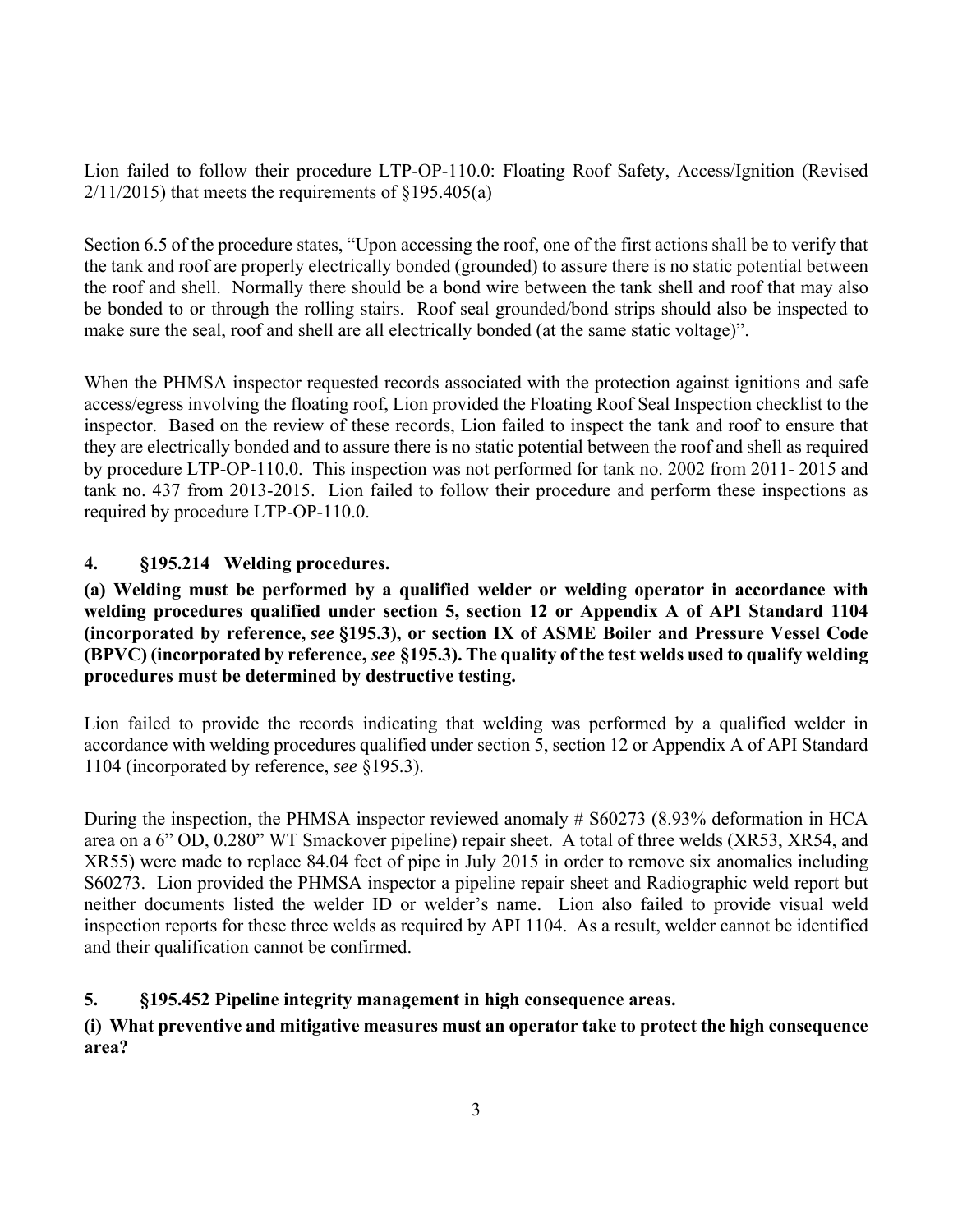**(1) General requirements. An operator must take measures to prevent and mitigate the consequences of a pipeline failure that could affect a high consequence area. These measures include conducting a risk analysis of the pipeline segment to identify additional actions to enhance public safety or environmental protection. Such actions may include, but are not limited to, implementing damage prevention best practices, better monitoring of cathodic protection where corrosion is a concern, establishing shorter inspection intervals, installing EFRDs on the pipeline segment, modifying the systems that monitor pressure and detect leaks, providing additional training to personnel on response procedures, conducting drills with local emergency responders and adopting other management controls.** 

 affect a high consequence area (HCA). Specifically, Lion failed to perform an adequate risk analysis of Lion failed to take measures to prevent and mitigate the consequences of a pipeline failure that could its pipeline segments to determine measures to prevent and mitigate the consequences of a pipeline failure that could affect a high consequence area.

Lion has a process and methodology (IMP Section 11: *Identification of Preventive/ Mitigative Measures*) that they use to evaluate its pipeline system to identify preventative and mitigative measures that could potentially reduce the risk of a failure and/or limit the consequence of failure. Section 11.3 of this procedure states, "The following events will cause the Integrity Data Specialist to form a P&M Evaluation Team within six months of their occurrence:

- Notification that new assessment or inspection results have been received.
- Identification of a previously unknown threat to a pipeline segment that is serious enough to warrant attention to ensure continued pipeline integrity, such as an approved Field Report on Potential New High Consequence Area Along Pipeline Route (see Sec. 2.4), an aerial or ground patrol discovery of significant third party activity, a leak or rupture from an unsuspected threat mechanism
- Receipt of any other information which could affect the results of previous P&M reviews or otherwise impact the integrity of the pipeline section

 Lion utilized multiple ILI tools to assess the integrity of the various pipeline segments between 9/6/2012 upon receipt of ILI inspection results. Lion failed to document the measures taken to prevent and mitigate and 9/8/2015. On at least seven separate occasions, Lion failed to follow IMP section 11.0 procedure the consequence of possible pipeline failure that could affect HCA to enhance public safety or environmental protection.

Based on records provided to the PHMSA inspector, it appears the last time Lion followed their process or methodology was on April 3, 2005.

## **6. §195.452 Pipeline integrity management in high consequence areas**

**(f) What are the elements of an integrity management program? An integrity management program begins with the initial framework. An operator must continually change the program to reflect operating experience, conclusions drawn from results of the integrity assessments, and other**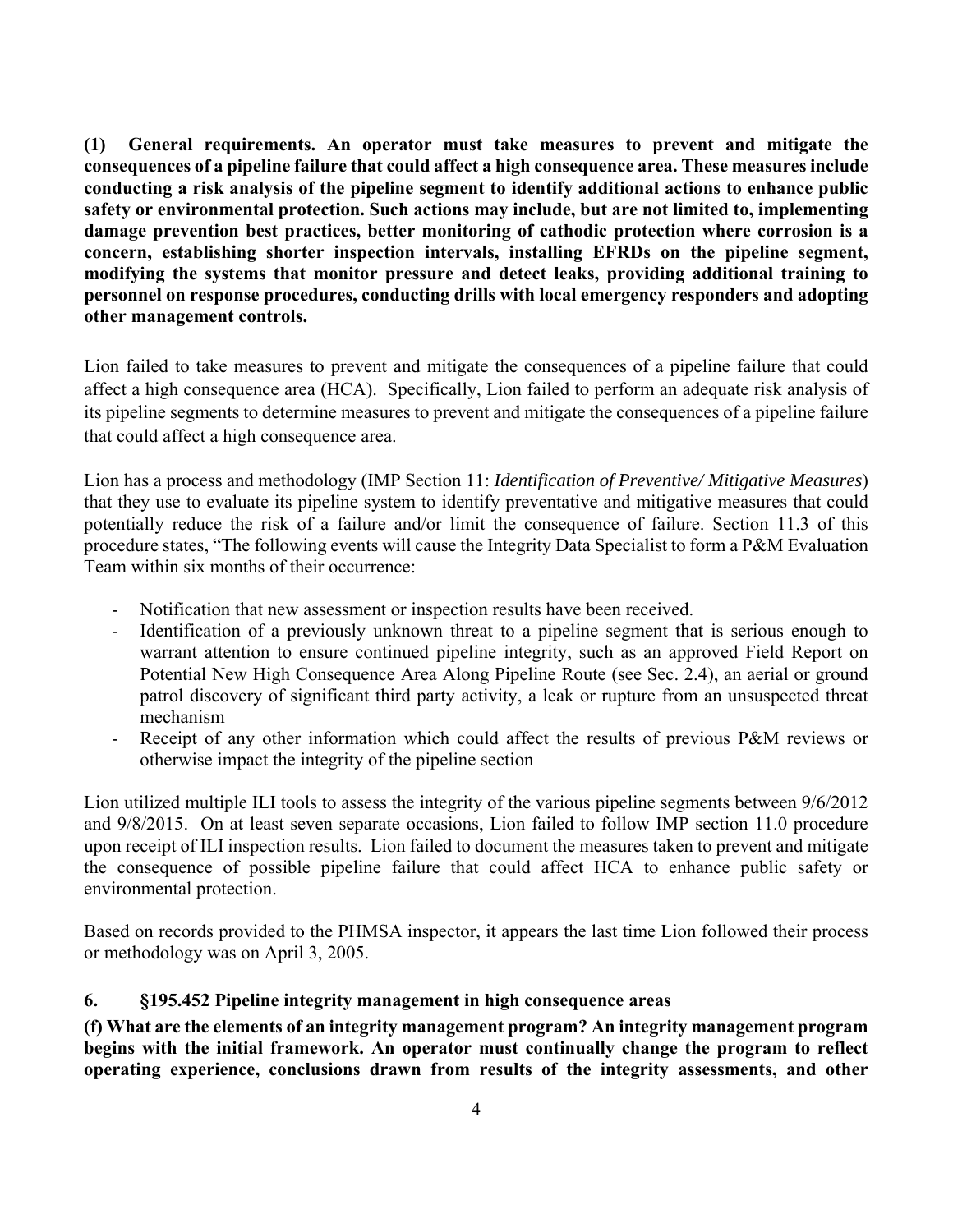**maintenance and surveillance data, and evaluation of consequences of a failure on the high consequence area. An operator must include, at minimum, each of the following elements in its written integrity management program:** 

**(7) Methods to measure the program's effectiveness (see paragraph (k) of this section);** 

**(k) What methods to measure program effectiveness must be used? An operator's program must include methods to measure whether the program is effective in assessing and evaluating the integrity of each pipeline segment and in protecting the high consequence areas. see Appendix C of this part for guidance on methods that can be used to evaluate a program's effectiveness.** 

Lion did not measure their pipeline integrity management program for effectiveness as required by the regulation.

 add any additional metrics to aid in the evaluation of the effectiveness of the IMP. The Integrity Management Review Board will also evaluate the effectiveness of its management systems and processes in supporting integrity management decisions. A combination of performance measures and system audits Lion's IMP manual, Section 12: *Integrity Management Plan Evaluation, sub section 12.4:* Evaluation of Performance Measures *states, "*The LOTT Integrity Management Review Board will annually evaluate the effectiveness of its integrity assessment methods, and the preventive and mitigation risk control activities, including repair. Performance measures will be compared to previous years' metrics to look for trends. The Integrity Management Review Board will review the metrics for continued tracking and are necessary to evaluate the overall effectiveness of an IMP. The Integrity Management Review Board will issue a written report documenting discussions and findings".

While the manual requires an annual review of the integrity management program effectiveness, Lion personnel could not demonstrate that such a review had been performed for the calendar years 2011, 2013 and 2015.

Also, based on review of 2012 and 2014 records, the PHMSA inspector learned that Lion does not apply the guidance provided in Appendix C to Part 195, Section V to measure performance. Lion's performance metrics are not providing meaningful insight into the integrity management program performance.

## **7. §195.452 Pipeline integrity management in high consequence areas**

 **maintenance and surveillance data, and evaluation of consequences of a failure on the high consequence area. An operator must include, at minimum, each of the following elements in its (f) What are the elements of an integrity management program? An integrity management program begins with the initial framework. An operator must continually change the program to reflect operating experience, conclusions drawn from results of the integrity assessments, and other written integrity management program:** 

**(3) An analysis that integrates all available information about the integrity of the entire pipeline and the consequences of a failure (see paragraph (g) of this section);**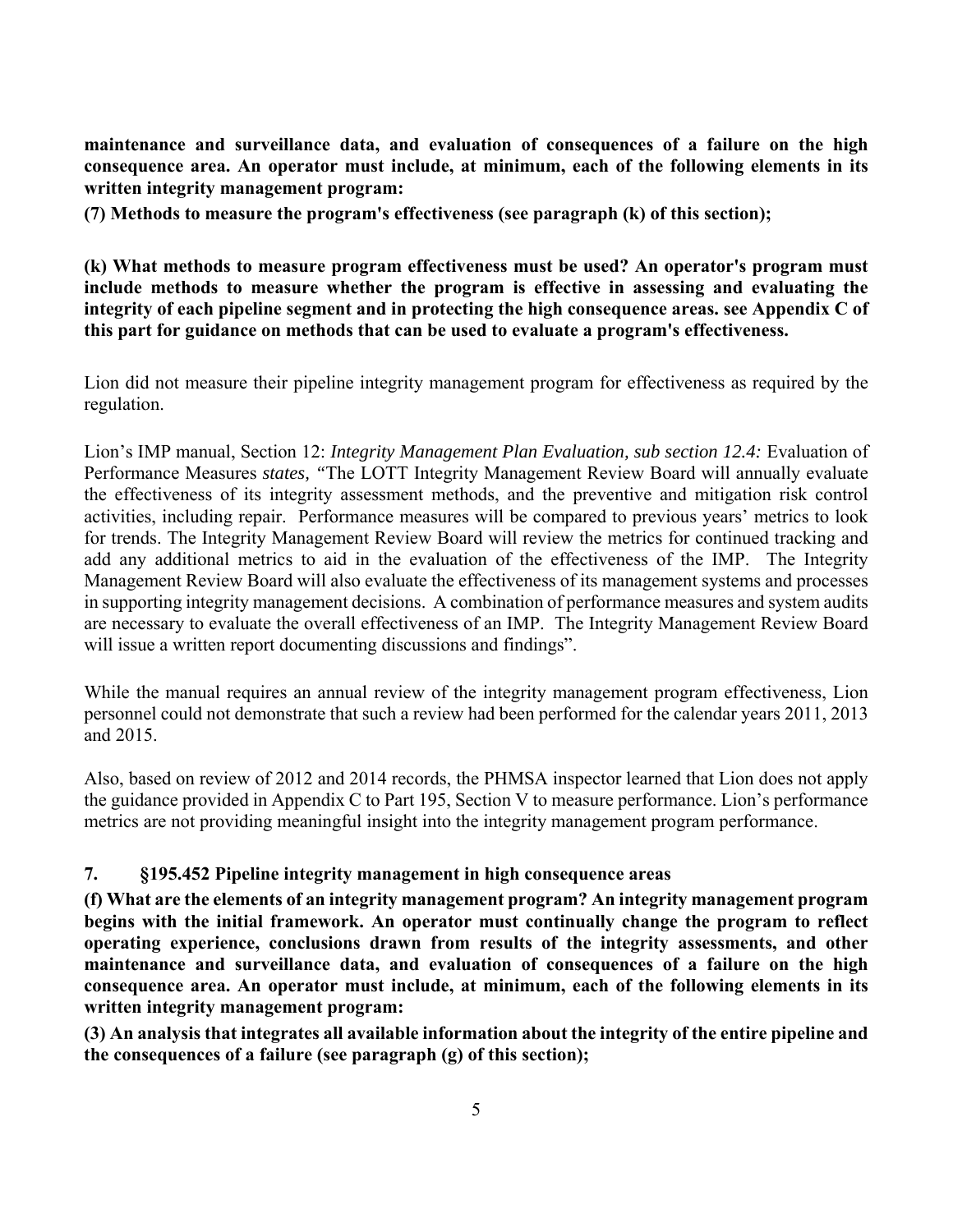**(g) What is an information analysis? In periodically evaluating the integrity of each pipeline segment (paragraph (j) of this section), an operator must analyze all available information about the integrity of the entire pipeline and the consequences of a failure. This information includes:** 

**(1) Information critical to determining the potential for, and preventing, damage due to excavation, including current and planned damage prevention activities, and development or planned development along the pipeline segment;** 

**(2) Data gathered through the integrity assessment required under this section;** 

**(3) Data gathered in conjunction with other inspections, tests, surveillance and patrols required by this Part, including, corrosion control monitoring and cathodic protection surveys; and** 

**(4) Information about how a failure would affect the high consequence area, such as location of the water intake.** 

Lion failed to correctly analyze and integrate all available information about the integrity of its covered pipeline segments and consequence of failure because it did not consider all relevant risk categories and operating conditions when evaluating individual pipeline segment risk.

 for a release from a given pipeline segment. A separate scoring is developed for the relative consequences Lion's IMP Section 3.0: Risk Assessment Procedures, Section 3.2: Risk Ranking Methodology states, "LOTT has developed a relative risk ranking model based on the guidelines and techniques developed by W. Kent Muhlbauer 1, who is a recognized authority on pipeline risk management. As indicated in Figure 3-1, this model scores various mechanisms for pipeline failure to develop a relative probability index score for the pipe segment release. The product of these two indices (Probability Index X Consequence Index) generates the relative risk index score for the pipeline segment. Higher scores with this model represent higher risks when comparing two or more pipeline segments".

 methods being used are correct, comprehensive and that the results generated by the model make sense In addition, Lion's IMP Section 3.6: Validation and Recalculation of Risk states, "Validation of the risk assessment model and corresponding results is an important and ongoing process in an IMP. The LOTT Maintenance/Engineering Superintendent will oversee this validation process using the Integrity Data Specialist as appropriate. The Maintenance/Engineering Superintendent will assure that the data and and are consistent with operator experiences. A modification to the risk assessment process or a recalculation of the relative risks will be performed when sufficient additional objective data are available to affect the outcome and corresponding ranking of affected HCA segments for assessment purposes. NOTE that for pipeline systems under the jurisdiction of the Texas Railroad Commission, current regulations (16TAC §8.101) require that the Risk Assessment be re-performed every three years".

The PHMSA inspector reviewed Figure 3-1: LOTT Relative Risk Analysis Method and results of risk analysis of randomly selected covered segments. Based on review, it appears that Lion failed to consider relevant risk related to equipment, weather, manufacture and outside force threat in Figure 3-1 and in their risk analysis for the covered segments. Lion performed its most recent risk analysis in 2010 after they determined their pipeline segments in areas that are an usually sensitive to environmental damage. Since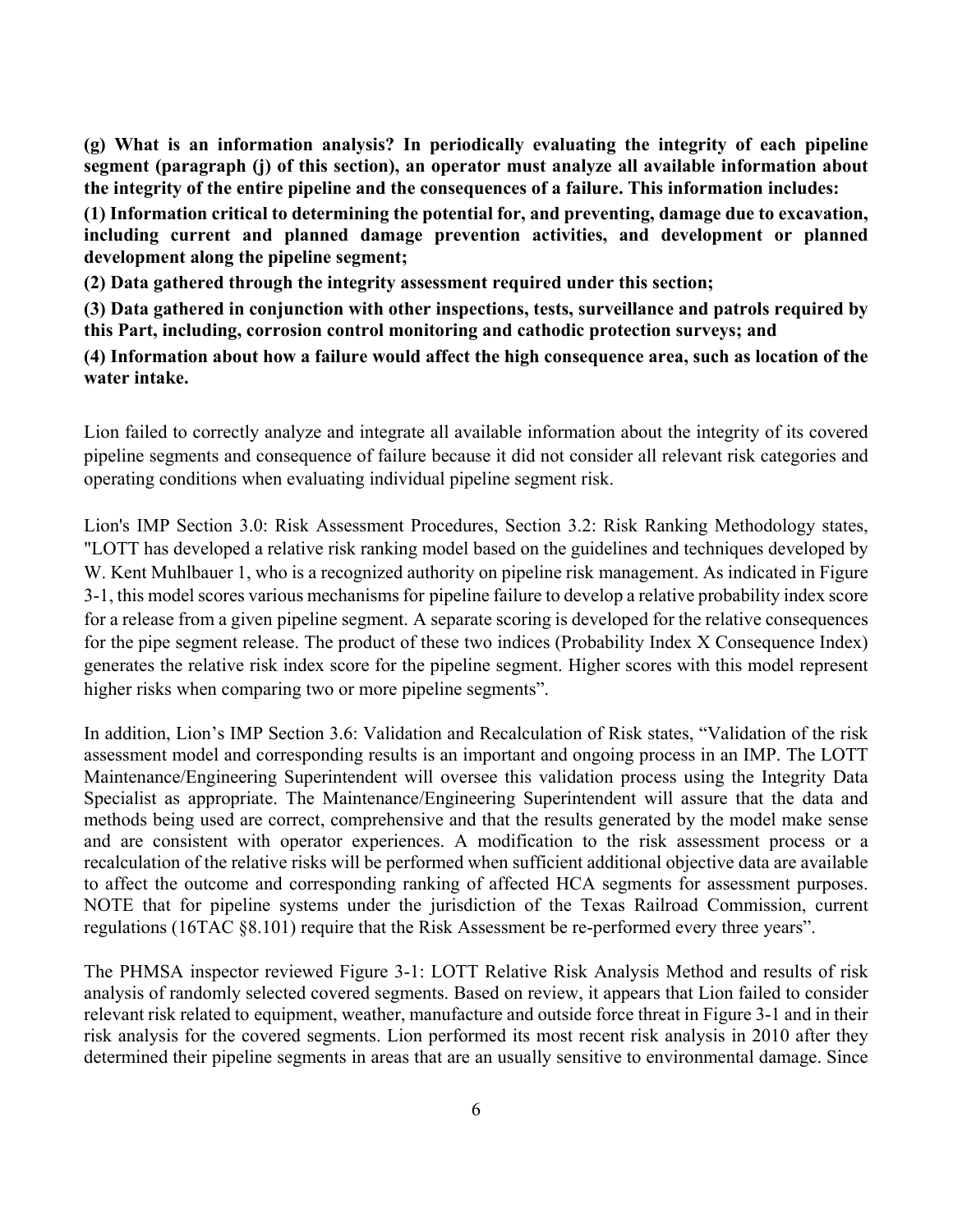then LION has not updated its risk analysis data for pipe re-route and replacement, new ILI data, third party damage, leak history and incident.

#### **8. § 195.61 National Pipeline Mapping System**

**(a) Each operator of a hazardous liquid pipeline facility must provide the following geospatial data to PHMSA for that facility:** 

- **(1) Geospatial data, attributes, metadata and transmittal letter appropriate for use in the National Pipeline Mapping System. Acceptable formats and additional information are specified in the NPMS Operator Standards manual available www.npms.phmsa.dot.gov or by contacting the PHMSA Geographic Information Systems Manager at (202) 366-4595.**
- **(2) The name of and address for the operator.**
- **public Web site, who will serve as a contact for questions from the general public about (3) The name and contact information of a pipeline company employee, to be displayed on a the operator's NPMS data.**

**(b) This information must be submitted each year, on or before June 15, representing assets as of December 31, of the previous year. If no changes have occurred since the previous year's submission, the operator must refer to the information provided in the NPMS Operator Standards manual available at www.npms.phmsa.dot.gov or contact the PHMSA Geographic Information Systems Manager at (202) 366-4595.** 

Lion failed to submit geospatial data to PHMSA on or before June 15, 2015. Lion did not experience any changes but failed to contact PHMSA as required by the regulation.

#### **9. §195.54 Accident reports.**

#### **(a) Each operator that experiences an accident that is required to be reported under § 195.50 must, as soon as practicable, but not later than 30 days after discovery of the accident, file an accident report on DOT Form 7000-1.**

 reportable release at their Smackover Station. Lion experienced a release of less than 5 gallons (19 liters) Lion failed to file an accident report on DOT Form 7000-1 within thirty days of the discovery of a of crude oil that was not cleaned up promptly at their Smackover Station in Arkansas during a maintenance pig run on a 4" Louann pipeline. This segment of the Louann pipeline traverse through and Other Populated Area (OPA) and as a result, it is subject to the PHMSA's jurisdiction. The exact date of the release was not determined; however, it was more than thirty days prior to the field inspection performed by PHMSA on March 30, 2016.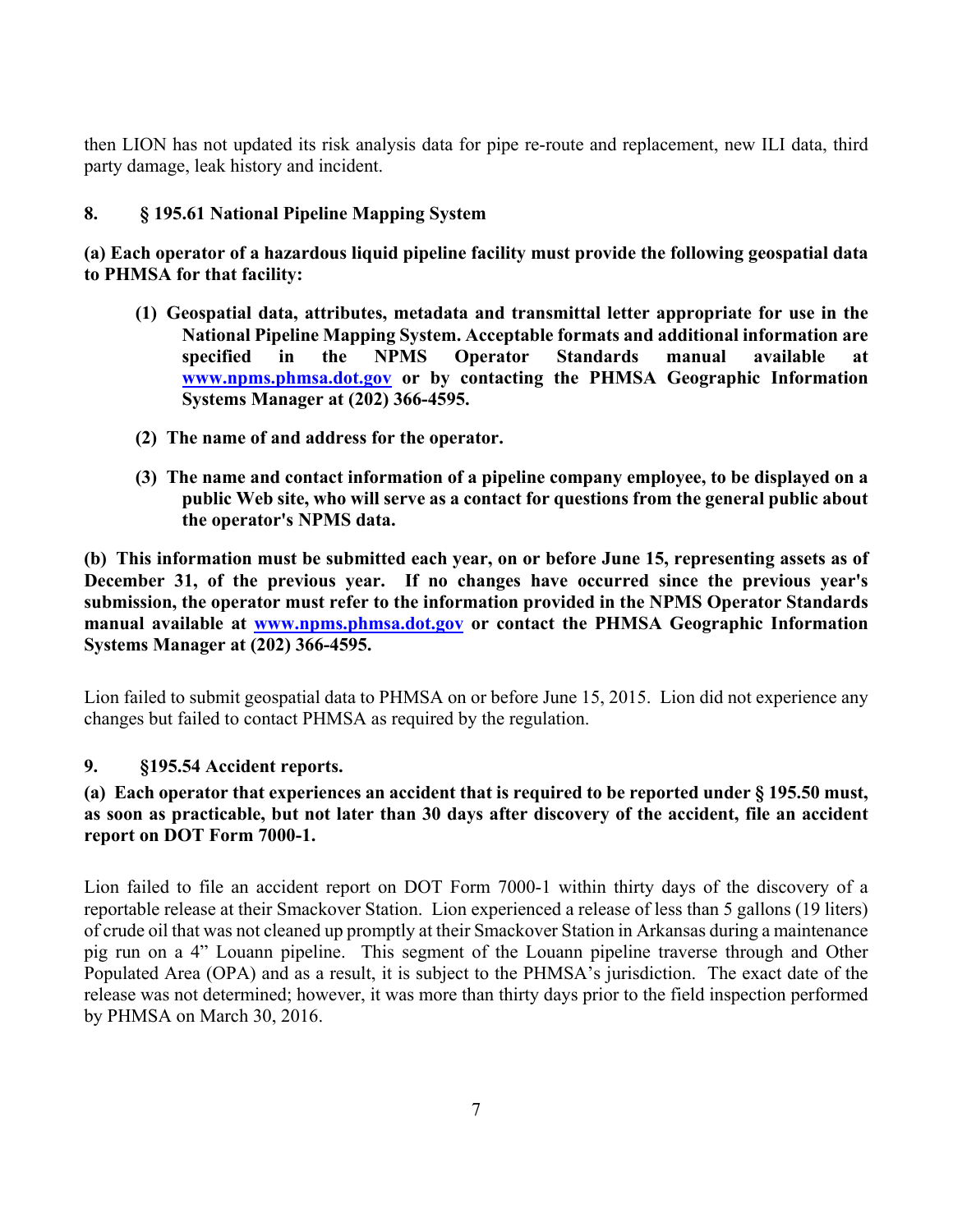#### **10. §195.432 Breakout tanks.**

 **bottom, its integrity may be assessed according to a plan included in the operations and maintenance (b) Each operator must inspect the physical integrity of in-service atmospheric and low-pressure steel above-ground breakout tanks according to API Std 653 (except section 6.4.3,** *Alternative Internal Inspection Interval***) (incorporated by reference,** *see* **§195.3). However, if structural conditions prevent access to the tank manual under §195.402(c)(3). The risk-based internal inspection procedures in API Std 653, section 6.4.3 cannot be used to determine the internal inspection interval**.

Lion failed to inspect the physical integrity of in-service Breakout Tank # 2002 within the required timeframe. The tank was constructed to API 650 standard; placed in-service on or about July 2, 2003 and as of March 2016, they had not performed an out-of-service internal inspection required by Section 6 of API 653.

 The intervals of inspection specified by API 653 section 6.4.2.1 states 'The interval from initial service until the initial internal inspection shall not exceed 10 years.'

#### Proposed Civil Penalty

 violation per day, with a maximum penalty not to exceed \$2,000,000 for a related series of violations. The Under 49 U.S.C. § 60122 and 49 CFR § 190.223, you are subject to a civil penalty not to exceed \$209,002 per violation per day the violation persists up to a maximum of \$2,090,022 for a related series of violations. For violations occurring prior to November 2, 2015, the maximum penalty may not exceed \$200,000 per Compliance Officer has reviewed the circumstances and supporting documentation involved in the above probable violation(s) and has recommended that you be preliminarily assessed a civil penalty of \$129,600 as follows:

| Item number | <b>PENALTY</b> |
|-------------|----------------|
| .5          | \$36,000       |
| 6           | \$36,000       |
| 7           | \$36,000       |
| 10          | \$21,600       |

#### Warning Items

With respect to items 1, 8, and 9 we have reviewed the circumstances and supporting documents involved in this case and have decided not to conduct additional enforcement action or penalty assessment proceedings at this time. We advise you to promptly correct these items. Failure to do so may result in additional enforcement action.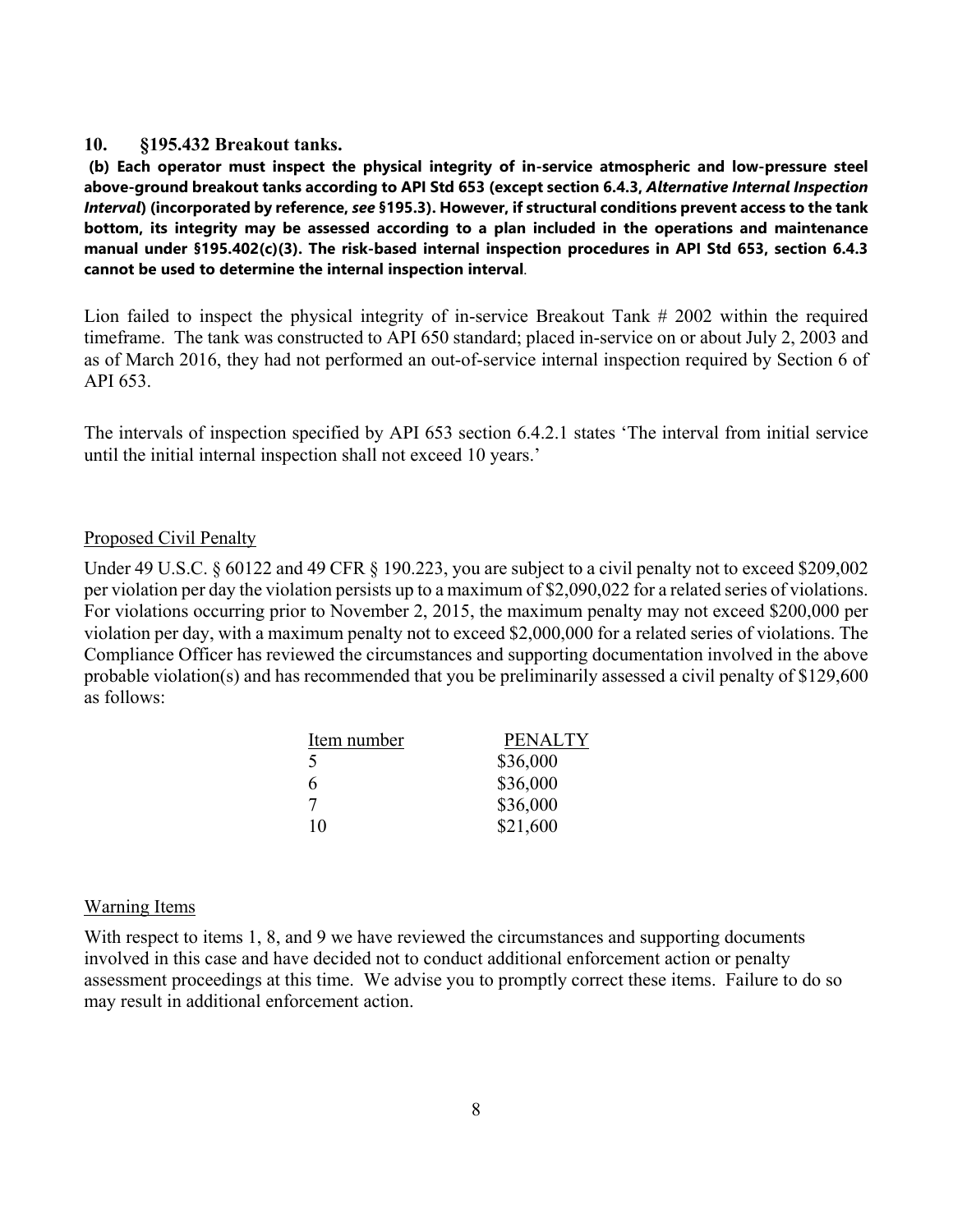#### Proposed Compliance Order

With respect to items 2, 3, 4, 5, 6, 7 and 10 pursuant to 49 United States Code  $\S$  60118, the Pipeline and Hazardous Materials Safety Administration proposes to issue a Compliance Order to Delek Logistics Operating, LLC. Please refer to the *Proposed Compliance Order*, which is enclosed and made a part of this Notice.

#### Response to this Notice

 Enclosed as part of this Notice is a document entitled *Response Options for Pipeline Operators in Compliance Proceedings*. Please refer to this document and note the response options. All material you submit in response to this enforcement action may be made publicly available. If you believe that any information qualifies for confidential treatment under 5 U.S.C. 552(b). If you do not respond within 30 portion of your responsive material qualifies for confidential treatment under 5 U.S.C. 552(b), along with the complete original document you must provide a second copy of the document with the portions you believe qualify for confidential treatment redacted and an explanation of why you believe the redacted days of receipt of this Notice, this constitutes a waiver of your right to contest the allegations in this Notice and authorizes the Associate Administrator for Pipeline Safety to find facts as alleged in this Notice without further notice to you and to issue a Final Order.

In your correspondence on this matter, please refer to **CPF 4-2018-5001** and for each document you submit, please provide a copy in electronic format whenever possible.

Sincerely,

Frank Causey Acting Director, Southwest Region Pipeline and Hazardous Materials Safety Administration

Enclosures: *Proposed Compliance Order Response Options for Pipeline Operators in Compliance Proceedings*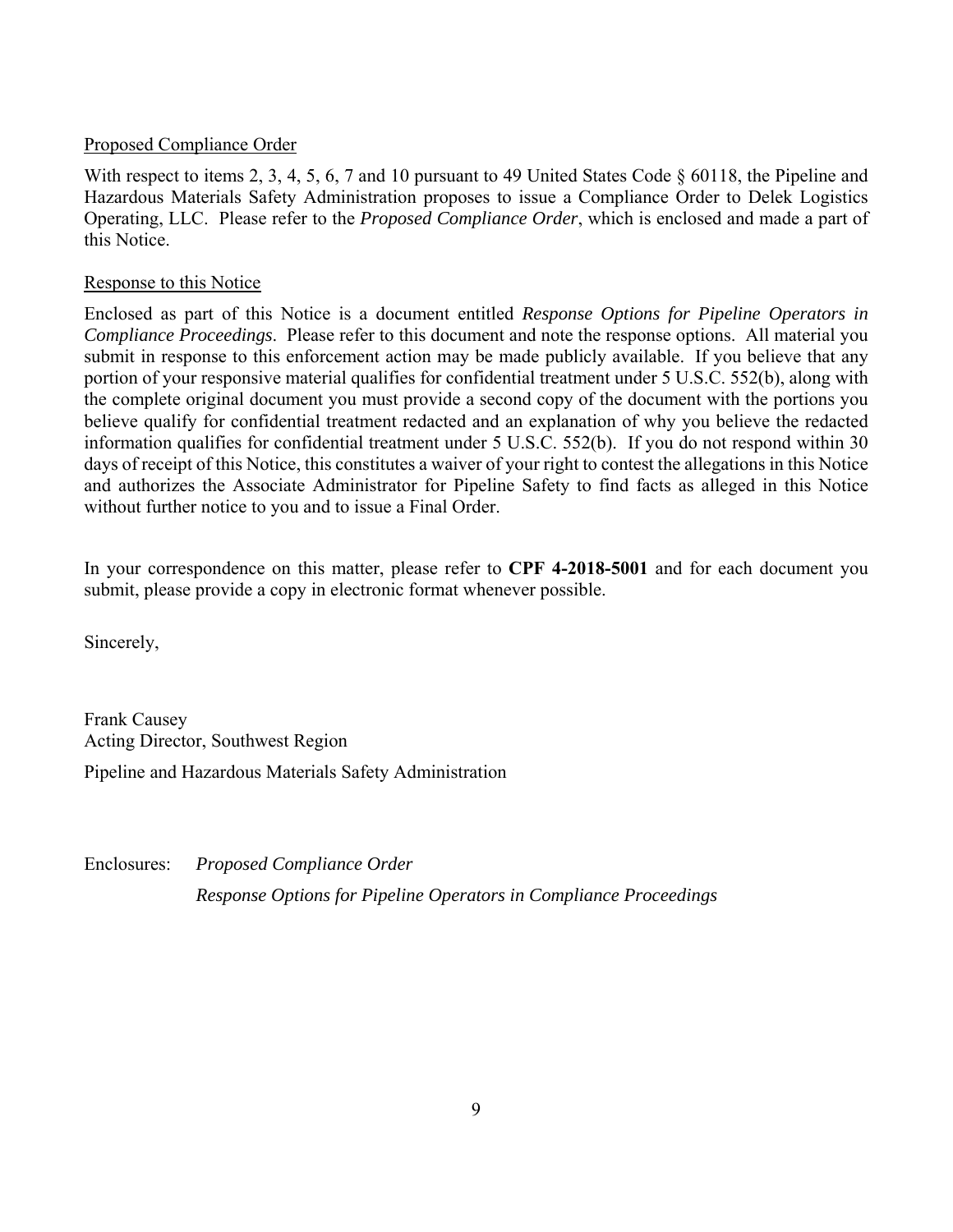# **PROPOSED COMPLIANCE ORDER**

Pursuant to 49 United States Code § 60118, the Pipeline and Hazardous Materials Safety Administration (PHMSA) proposes to issue to Delek Logistics Operating, LLC (Lion) a Compliance Order incorporating the following remedial requirements to ensure the compliance of Lion with the pipeline safety regulations:

- 1. In regard to Item Number 2 of the Notice pertaining to Lion's failure to perform external inspection for breakout tank # 2002 within the maximum 5-year interval, Lion must perform an external inspection in accordance with API 653 Section 6.3.2.1.
- 2. In regard to Item Number 3 of the Notice pertaining to Lion's failure to verify the tank and electric bond to assure there is no static potential between the roof and shell during roof are properly electrically bonded (grounded) to assure there is no static potential between the roof and shell, Lion must inspect their Breakout Tanks for electrical bond and revise their Floating Roof Seal Inspection Seal Checklist to include the inspection of operation and maintenance activities.
- 3. In regard to Item Number 4 of the Notice pertaining to Lion's failure to provide the records which indicates welding was performed by a qualified welder in accordance with welding procedure qualified under section 5 of API 1104, Lion must develop a process to capture this information. Also, Lion must develop a form for the visual inspection of weld.
- 4. In regard to Item Number 5 of the Notice pertaining to Lion's failure to take measures to prevent and mitigate the consequence of a pipeline failure that could affect a high prevent and mitigate the consequences of a pipeline failure that could affect high consequence area, Lion must conduct an adequate risk analysis to determine measures to consequence area.
- 5. In regard to Item Number 6 of the Notice pertaining to Lion's failure to review the program effectiveness of the integrity management program during the calendar year 2011, 2013, and 2015. Lion must establish the methods to measures program effectiveness to assess the integrity management program is effective in assessing and evaluating the integrity of each of their pipeline segment and in protecting the high consequence areas annually.
- 6. In regard to Item Number 7 of the Notice pertaining to Lion's failure to correctly analyze and integrate all available information about the integrity of its covered pipeline segment and consequence of failure, Lion must consider all relevant risk categories and operating conditions and evaluate individual pipeline segment risks.
- 7. In regard to Item Number 10 of the Notice pertaining to Lion's failure to inspect the physical integrity of in-service Breakout Tank # 2002 within timeframe specified by API 653 section 6.4.2.1, Lion must perform an internal inspection. Also, Lion must incorporate the correct edition of API 653 listed in §195.3.
- 8. Lion must complete items 1, 2 and 3 within 30 days and items 4, 5 6 and 7 within 90 days.